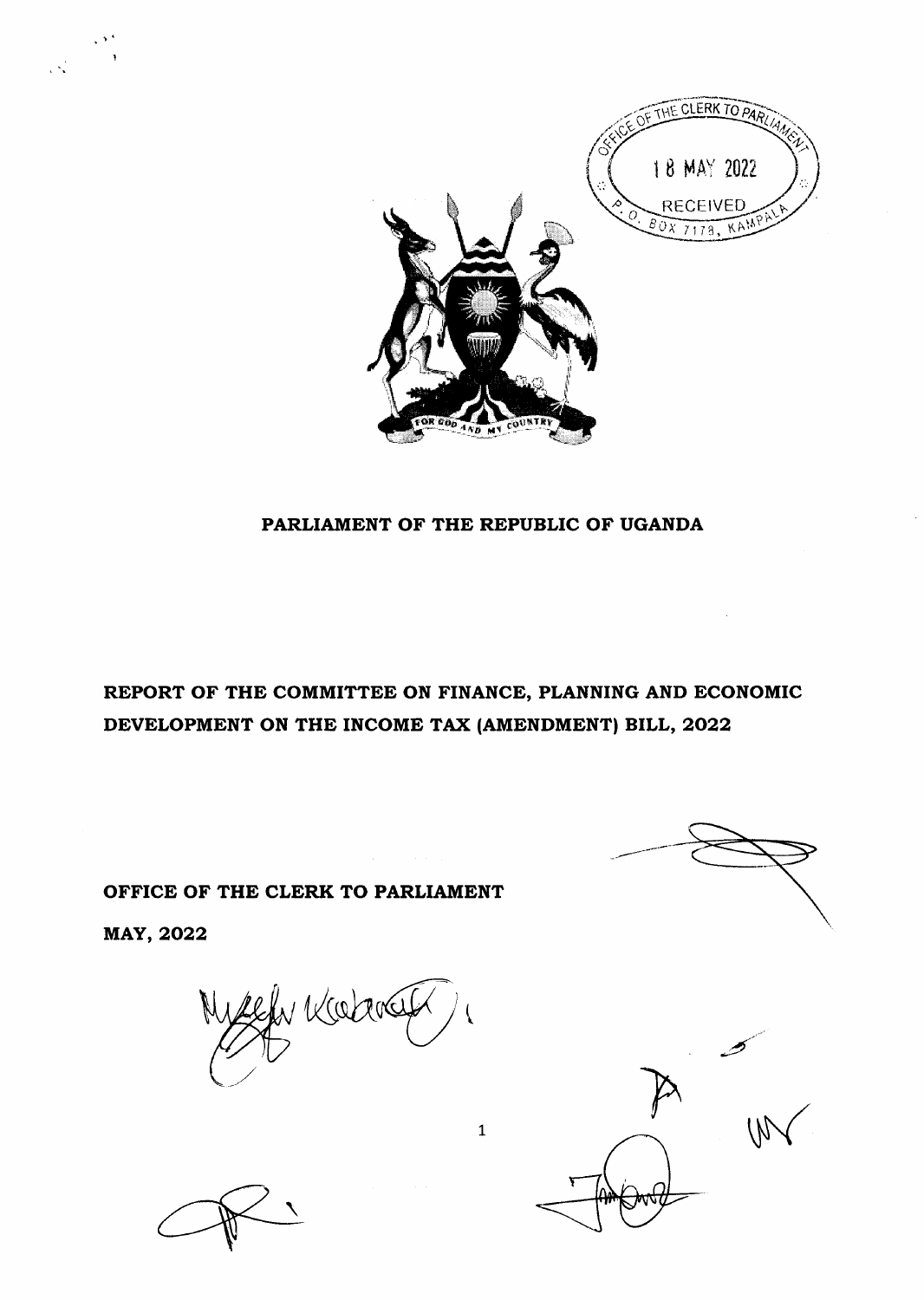# REPORT OF THE COMMITTEE ON FINANCE, PLANNTNG AND ECONOMIC DEVELOPMENT ON THE INCOME TAX (AMENDMENT) BILL, 2022

## 1.0 Introduction

 $\mathcal{L}_{\mathcal{A}}^{\mathcal{A}}$ 

The Income Tax (Amendment) Bill, 2022 was, at the 18th Sitting of the 3rd Meeting of the 1st Session of the 1 lth Parliament of Uganda held on Thursday 31st March, 2022, presented for First Reading and referred to the Committee on Finance, Planning and Economic Development for further scrutiny.

Rt. Hon. Speaker, the Committee considered the Bill through consultations with different stakeholders, hence this report.

## 2.O Object of the Bill

The object of this Bill is to amend the Income Tax Act, Cap. 340 to substitute the definition of a "beneficial owner"; to amend the definition of an "exempt organization"; to amend the tax rate applicable to individuals and companies for purposes of rental income; to provide for a ceiling on deductible expenses on rental income for non-individuals; to provide for the extension of the tax holiday for Bujagali Hydro Power Project for five years; to provide for the harmonisation of the scope of qualifying sectors for tax incentives and related investment thresholds under the Income Tax Act, Cap. 340, Value Added Tax Act, cap. 349, Excise Duty Act, 2014 and Stamp Duty Act, 2014; to provide for exclusion of income from transportation of cargo embarking outside Uganda; to clarify the apportionment of income qualifying for exemption under the ten year tax holiday; to repeal section 89QA; to provide for the definition of a "business asset" for purposes of section 1 188 (2); to provide for the listing of International Development Law Organisation as a listed institution and for related matters.

## 3.O Methodology

The Committee held meetings and received memoranda from the following;-

2

i) Minister of Finance, Planning and Economic Development;



P  $W$ 

/7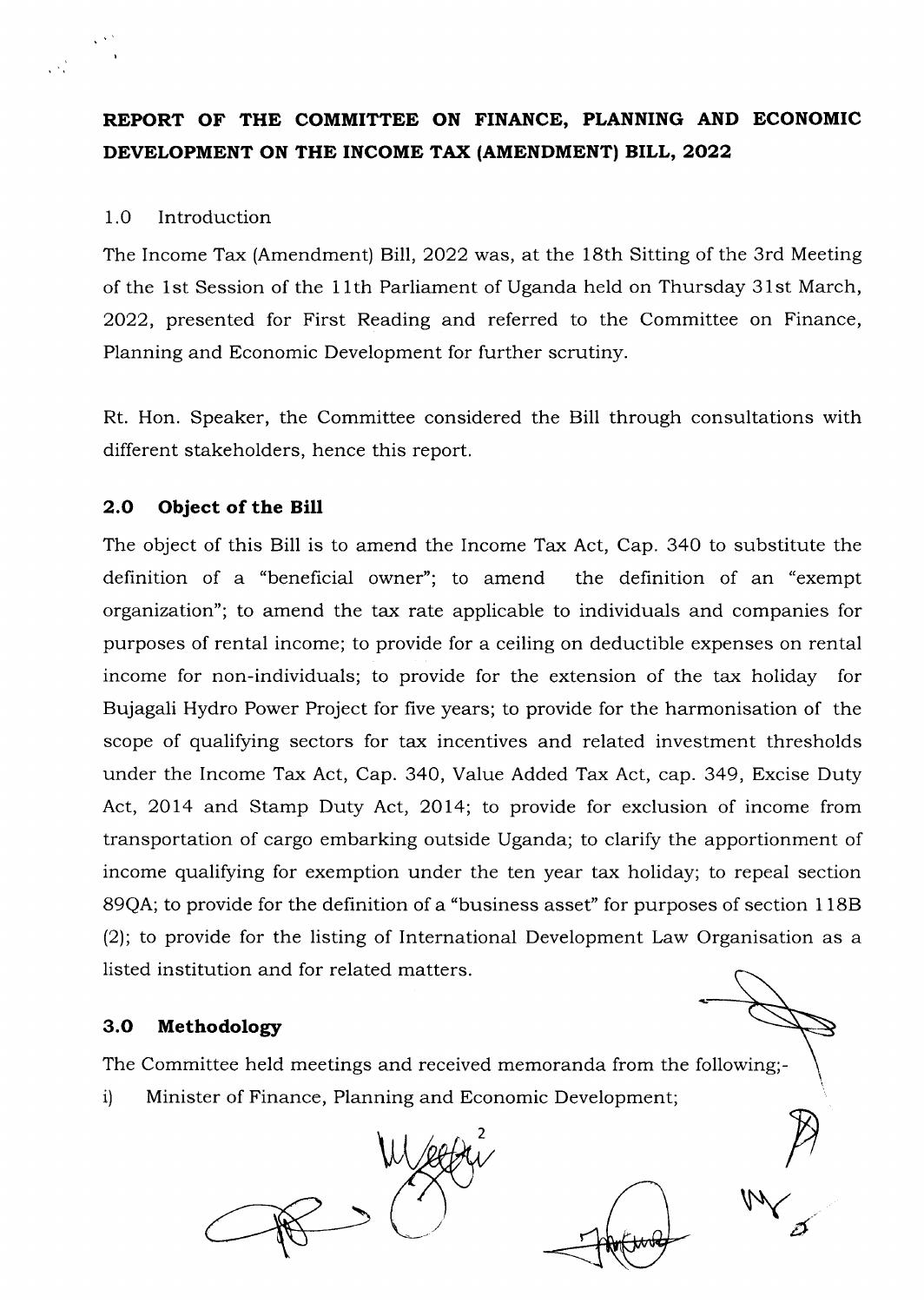ii) Uganda Revenue Authority;

 $\frac{1}{\sqrt{2}}$ 

- iii) Institute of Certified Public Accountants;
- iv) Private Sector Foundation Uganda;
- v) Uganda Manufacturers Association;
- vi) Price Waterhouse Coopers;
- vii) Graphic Systems Ltd;
- viii) Uganda Ginners and Cotton Exporters Association Ltd;
- ix) BDE East Africa Advisory Services Ltd;
- x) Erastus Ngirabakunzi, a tax consultant;
- xi) Reuben Desire Kamanzi, a retired public servant.

## 4.O Observations of the Committee

The Committee identified various cross-cutting issues and made the following observations regarding the Income Tax (Amendment) Bill,2022;

## A. Cross-cutting Issues

The following cross-cutting issues were identified by the Committee in its deliberations regarding the Income Tax Amendment Bill, 2022;

## 4.1 Non-Clearance of Motor Vehicles Nine Years or older;

The Committee observed that Uganda Revenue Authority issued a notice to the public in April 2022, that all motor vehicles of nine (9) years and older from the date of manufacture, will be compelled to have their final clearances done at the port of entry that is either at Mombasa or Dar es Salaam, effective 1st July 2022.

The Committee further observed that the 3,O0O-strong business community under this sector usually does not have ready cash to execute transactions all through without resorting to borrowing, whereby most Businesses operate using borrowed money, in this regard, banks and other credit facilitators have to verify goods; vehicles, before extending the Facility. In addition, the resale value of most of the imported vehicles is always based on "current number plate".

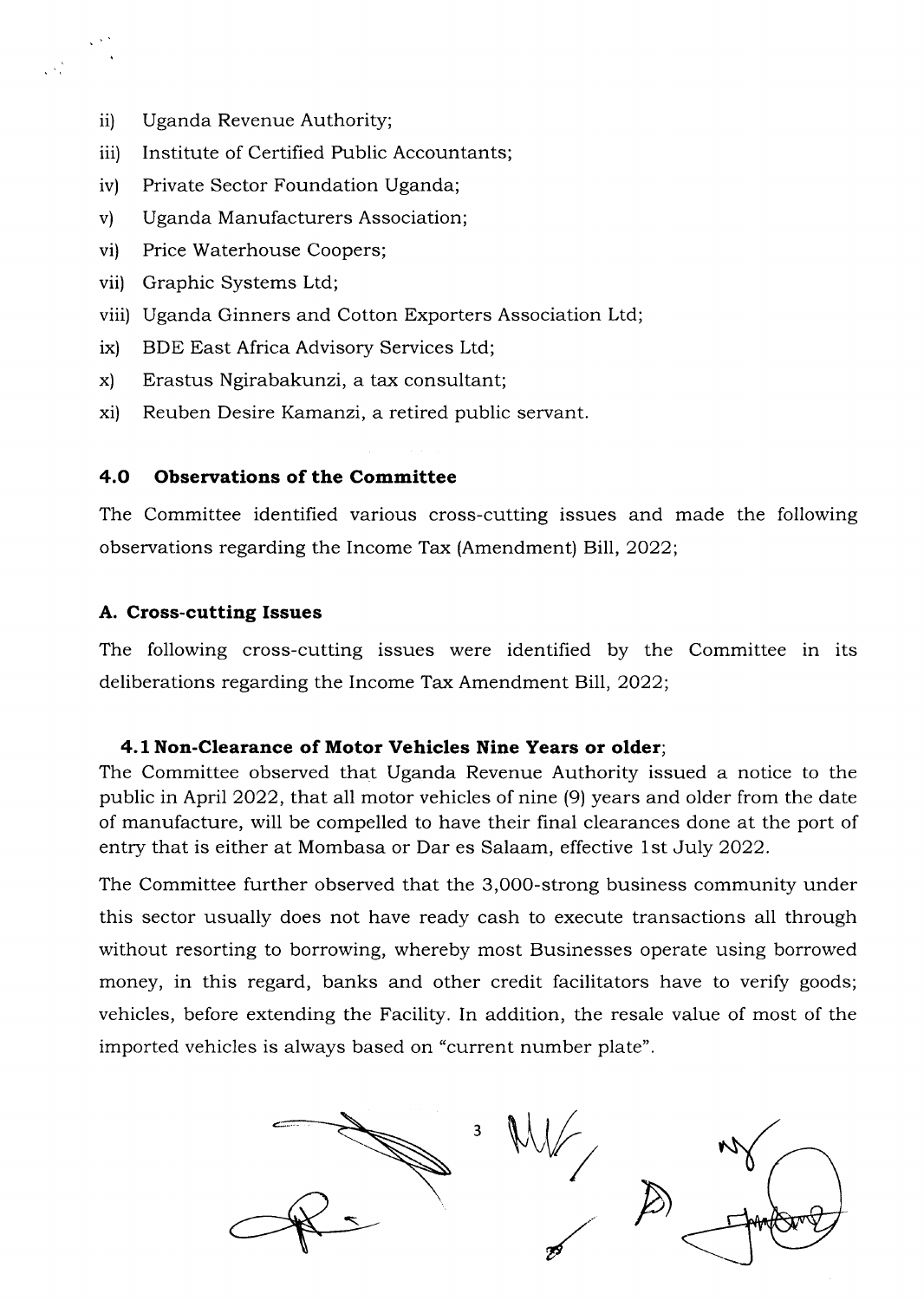The Committee noted that this will greatly affect the market since these vehicles will be acquiring number plates and it takes some time to reach the customer or even the bonded warehousing. This has been possible through the warehousing regime which allows vehicle importers to warehouse them for up to 27O days.

## Recommendation;

 $\mathcal{N}^{\mathcal{N}}$ 

## The Committee therefore recommends that;

- a) The proposal by Uganda Revenue Authority that 'all motor vehicles aged nine (9) gears and older from the date of their manufacture are to be compelled to have their final clearances done at the port of entry' should be deferred to the FY 23/24, when the economy is fully open and able to effectively trade;
- b) The exercise be undertaken in a phased approach with the first year targeting vehicles 15 years and older;

## 4.2Widening the Tax base;

The Committee observed the urgent need to widen the tax base through measures that stimulate growth in the economy. The Committee identified key strategic interventions to that effect that include but are not limited to;

- Enactment of the National Local Content Bill into law to enforce local content provisions and increase participation of the private sector in public procurement. The Committee took cognizant of the fact that, the bill has now been referred to the committee and that the Committee shall soon be considering the bill and reporting back to the House. The Committee also noted that, if enacted, potentially the private sector participation will increase from 30% to 60% within two (2) years, resulting in 130,000 new jobs, and about US\$3 billion tax revenue earnings as VAT and Corporation Tax.  $\mathbf{L}$
- II Enactment of the Real Estates Agency Bill: The Committee noted that the enactment of the Real Estate Agency Bill will regulate real estate actors, bringing all these actors into the tax base. The Committee noted that this has a potential

4 W/F A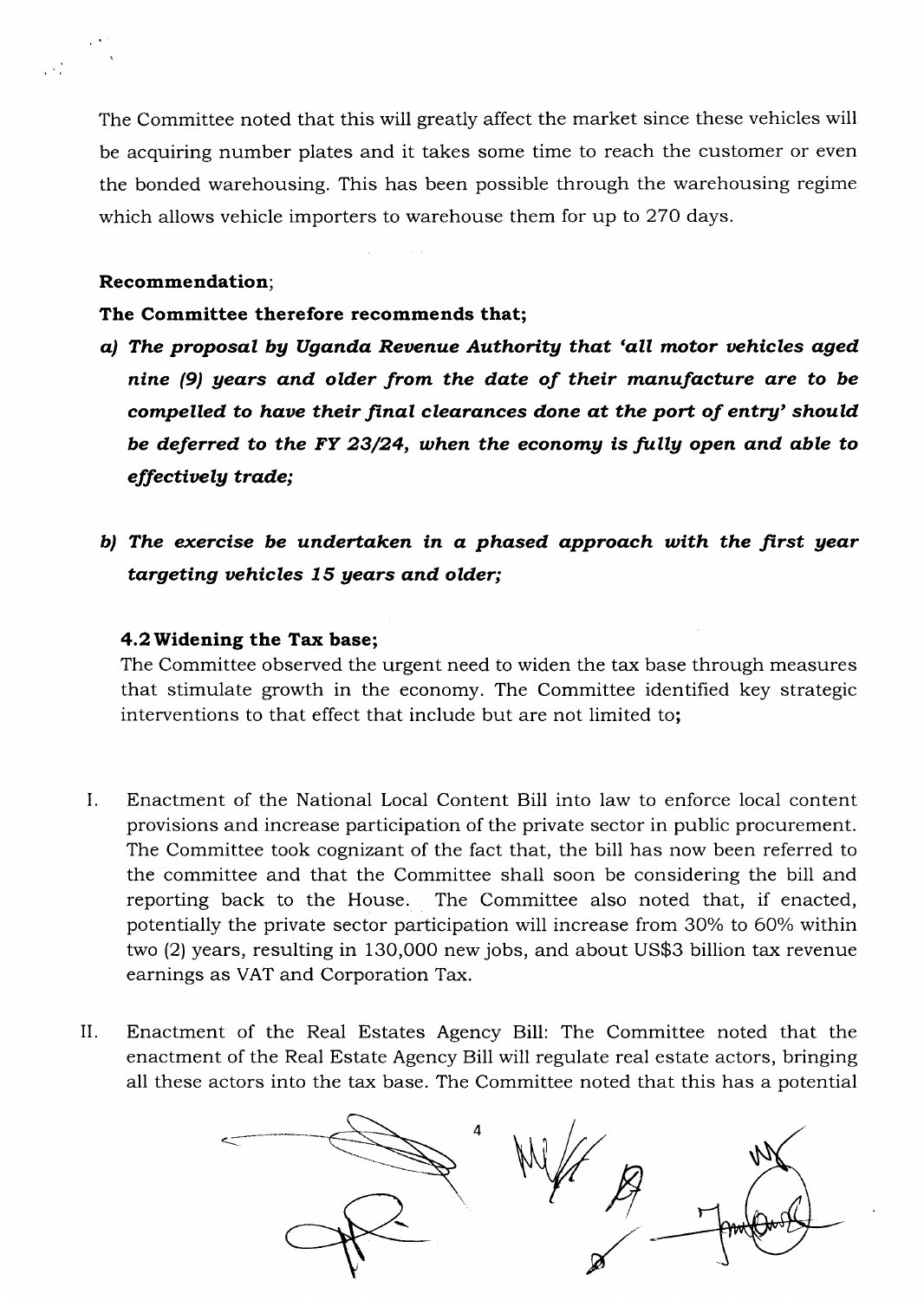to add over one million unregulated real estate players on the tax register, which increases earnings out of corporation tax.

- III Reduction in Illicit trade: The Committee noted that Uganda's informal sector is responsible for 65% and 25% of the alcohol and cigarettes market respectively, although the sector does not contribute to the tax base and is outside the tax radar. The Committee noted that the high frequency of illicit trade in the alcohol and cigarette industries is due to the price elasticity of these products as a result of the high tax rates levied on these products in comparison to Uganda's neighbors in the EAC.
- IV The Committee noted that consumers always shift to cheap smuggled products and informal market products. According to Euromonitor Research conducted in  $2021$ , whereas the total market size for alcohol had grown by a 9.1% Compound Annual Growth Rate (CAGR) for the period 2Ol7 to 2021, the size of the illicit (unregistered and untaxed) sector had grown by 17% CAGR in the same period.
- The Committee noted that if the illicit trade on alcohol from 65% to 50% were to be realized, the Government will generate an extra USD 68 million as tax revenue. To achieve this, Government needs to; V
	- a) Ensure that taxes on especially fast-moving goods are competitive with other tax levels within the region;
	- b) Enact competition and anti-counterfeit laws to enforce anti illicit trade measures;
	- c) Increase funding to boost capacity of enforcement officers under the UNBS, Uganda Police and URA about the fight against illicit trade.

## Recommendations

The Committee recommends that Government undertakes active efforts to expand the tax base through;-

- a) Fast-tracking the implementation of the objectives of the Domestic Revenue Mobilisation Strategy;
- b) the enactment of the Local Content Bill and the Real Estate Agencg Bill, 2022;

5 H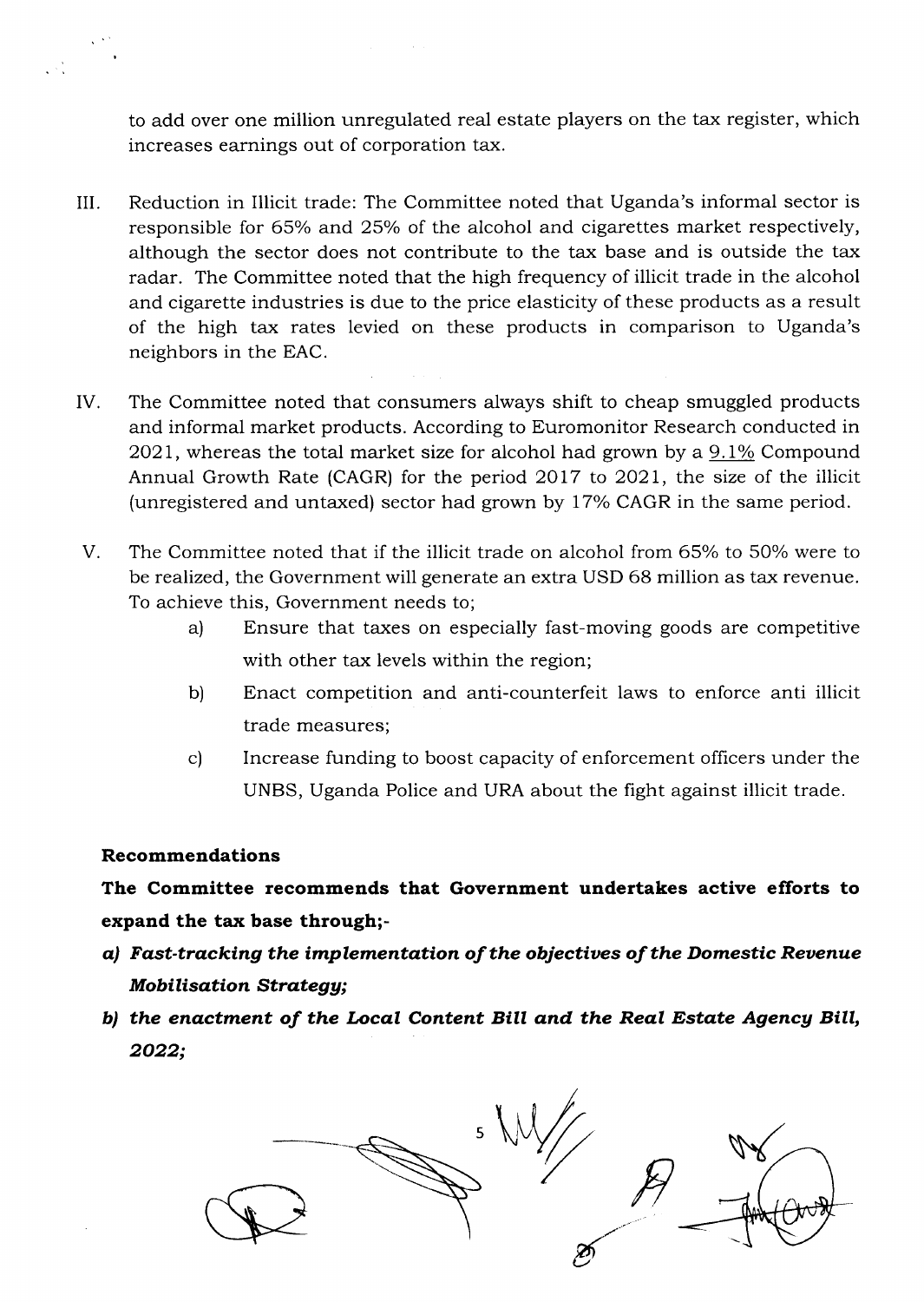#### B. Specific Observations of the Committee

# 4.3 Clause 2(bl amending Section 2(bbl of the Income Tax Act - Definition of "Exempt Organisation".

The Committee observed that the clause amends the definition of an "exempt organization" in Section 2(bb) of the principal Act to include a research institution whose object is not for profit. The purpose of this inclusion is to provide for a tax exemption for not-for-profit research institutions under the Income Tax Act.

The Committee further observed that the above definition of "exempt organisation" is ambiguous in that it does not go far enough as to clarify whether not-for-profit oriented companies supporting the business community in business development are exempted. The Business Management Organizations that could benefit from a clear definition of a research institution to include associations such as Uganda Manufacturers Association (UMA) and the Uganda Small Scale Industries Association (USSIA).

The Committee noted that including not-for-profit oriented companies under "research institutions" would be in line with the NDP III program of private sector development as more members of the private sector will be organized and supported to grow through these associations. This will also strengthen the Vision 2O4O goal of a private sector-led economy.

## Recommendation:

The Committee recommends that Clause  $2$  (b) be amended to include not-forprofit oriented companies in the definition of a "research organisation" in the definition of "research organisation."

# 4.4 Taxation of rental income - Amendment to Sections 5, 22 and the Third Schedule

The Committee observed the following that there is need to amend Sections 5, 22 and the 3<sup>rd</sup> Schedule to the Income Tax Act to simplify the collections of rental tax. The Committee further noted that record-keeping is a big challenge to many

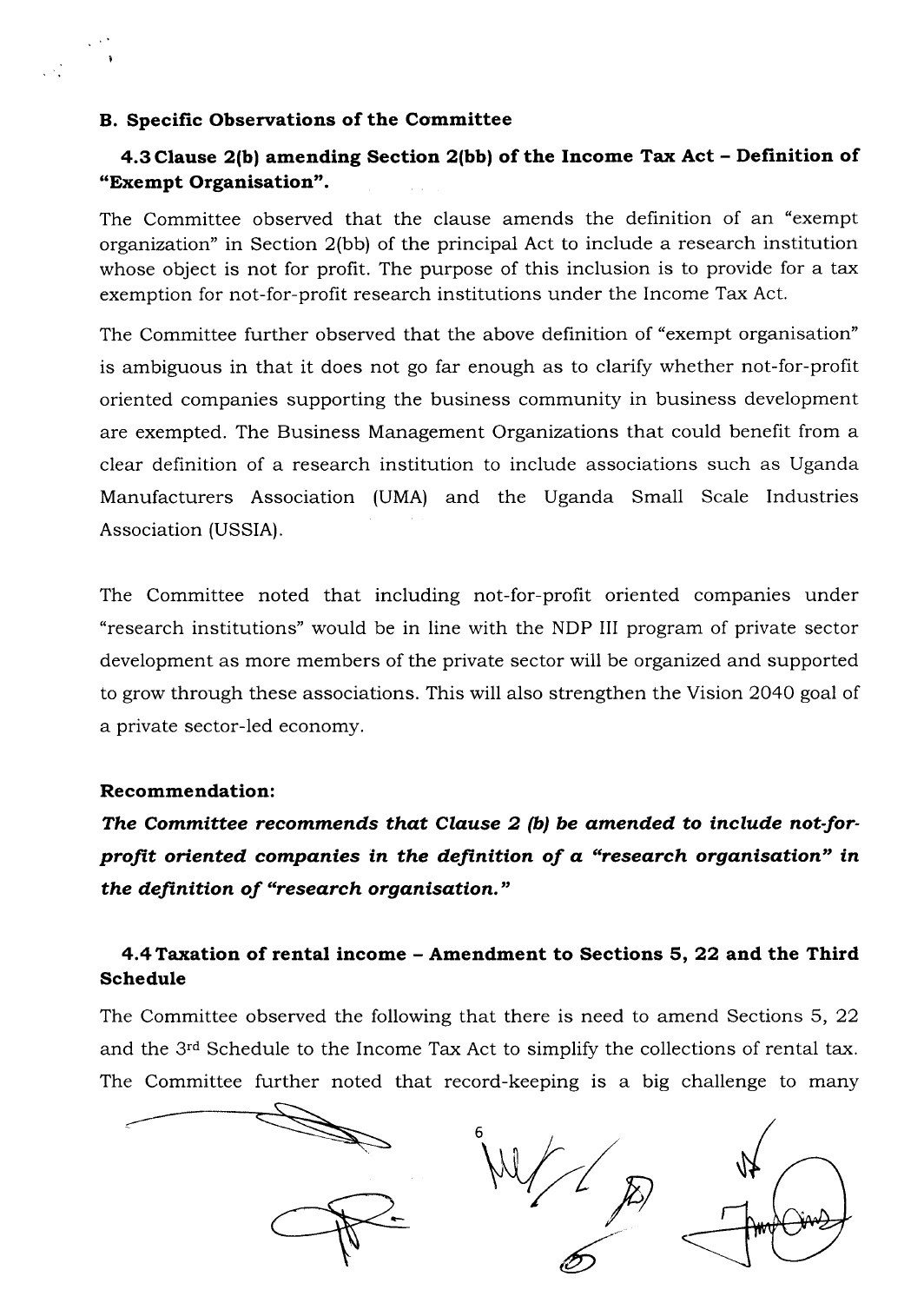individuals in business, and as such, there is need to tax incomes and not expenses in regard to their rentai income. The Committee further noted that due to the high taxation on rental income, compliance remains low since the current taxes are high.

The Committee took cognisance of the agreement between the Government of Uganda and Ripple Nami Inc. to assist in the collection of rental tax through digital solutions. The Committee further noted that any increase in rental tax has a bottom line advantage to Ripple Nami Inc., which shall benefits from higher revenues. The Committee noted the need to monitor and evaluate the performance of Ripple Nami Inc.'s contract in future to ascertain if it has a positive impact through expanding the tax base in the rental income tax head.

## Recommendation

## The Committee recommends that;

a) all individuals are taxed on gross income as follows;

| S/N | Gross rental income                                                                | Rate of tax |  |  |
|-----|------------------------------------------------------------------------------------|-------------|--|--|
| 1.  | Not exceeding Ushs. 2,820,000 per<br>annum (235,000pm)                             | <b>Nil</b>  |  |  |
| 2.  | Exceeding Ushs. 2,820,000 but not<br>exceeding Ushs. 12,000,000 (1,000,000<br>pm)  | 7.5%        |  |  |
| 3.  | Exceeding Ushs. 12,000,000 but not<br>exceeding Ushs. 60,000,000 (5,000,000<br>pm) | 10%         |  |  |
| 4.  | Exceeding Ushs. 60,000,000                                                         | 15%         |  |  |

b) Non-Individuals are taxed on gross income at 15%.

7 R.  $W$ v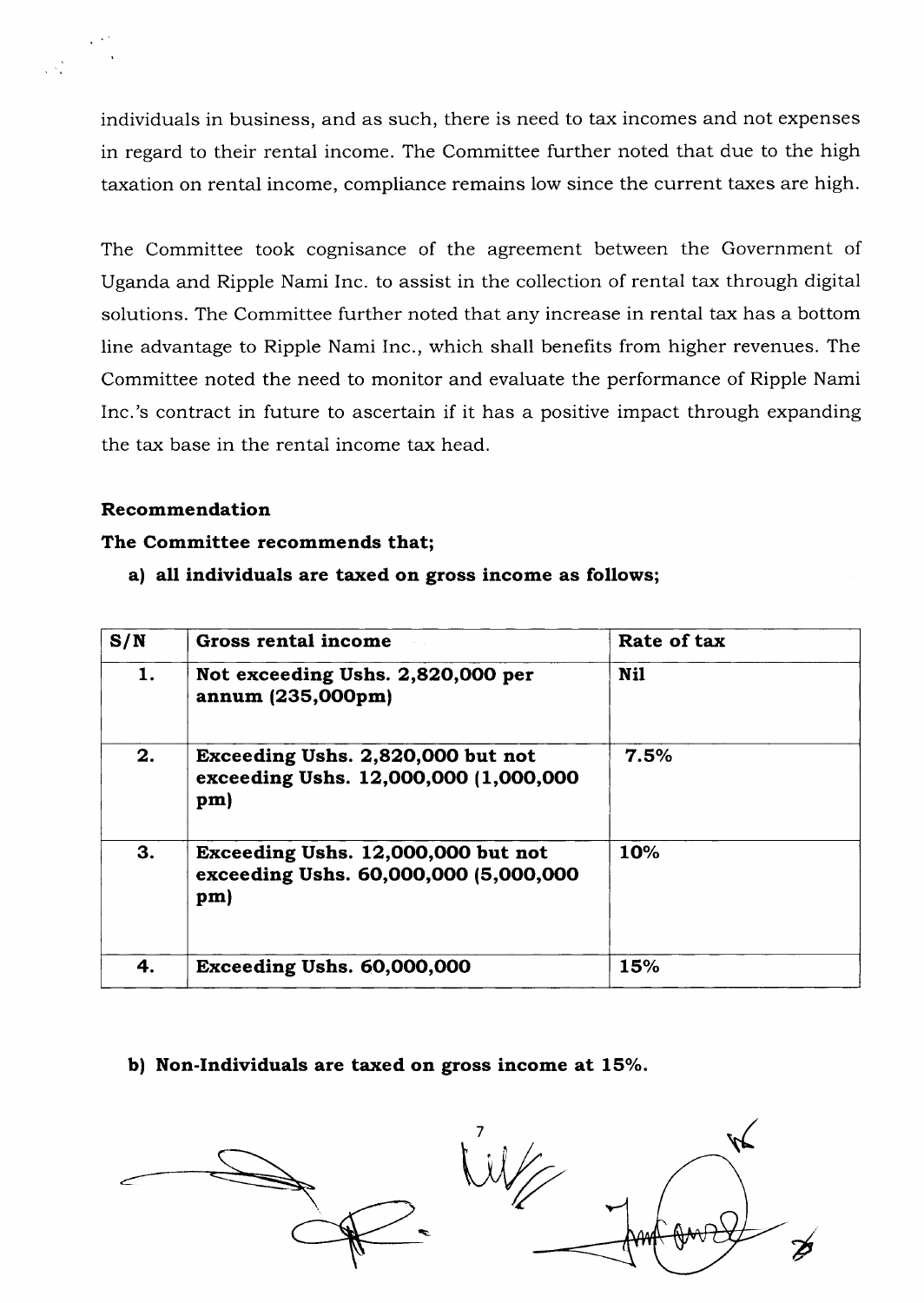# 4.5 Clause 4(b) amending Section 21(1) - Income tax exemption for manufacturers and hospital developers;

The Committee observed that the Bill seeks to exempt manufacturers and hospital deveiopers from income tax for a period of ten (10) years from the date of commencement of business. The Committee observed that there is need to assess all exemptions and other tax incentives before more exemptions are granted.

## Recommendation:

The Committee therefore recommends that Clause 4 (b) amending Section 27 (1) of the Income Tax Act be deleted and gouernment undertakes a comprehensive study on tax exemptions.

4.6Clause 4(a)- Amendment of section 2L of the principal Act- Extension of tax exemption to Bujagali Hydro-Power Project from 2o22 to 2027-

Observations of the Committee

# a) No return on equity on GOU, Non-Remittance of Dividends and No board member by GOU

While Government of Uganda is a majority shareholder of ordinary shares in the Bujagali Electricity Limited, it has never received any dividend and it has no board member. Out of the 460,000 shares the Government owns 360,000. The value for each share of the Government classified as Class "C" is worth UGX 100,000 yet the value for each of share for the other shareholder classified as Class "A" has a value of a mere UGX 1O0. Based on the Power Furchase agreement, Government is entitled to retained earnings also known as Return on Investment or equity for the shareholders of 19%. This is provided under Section 4.4 of Annex D of the Power Purchase Agreement.



## Table 1: Summary of Critical Aspects on Bujagali Electricity Limited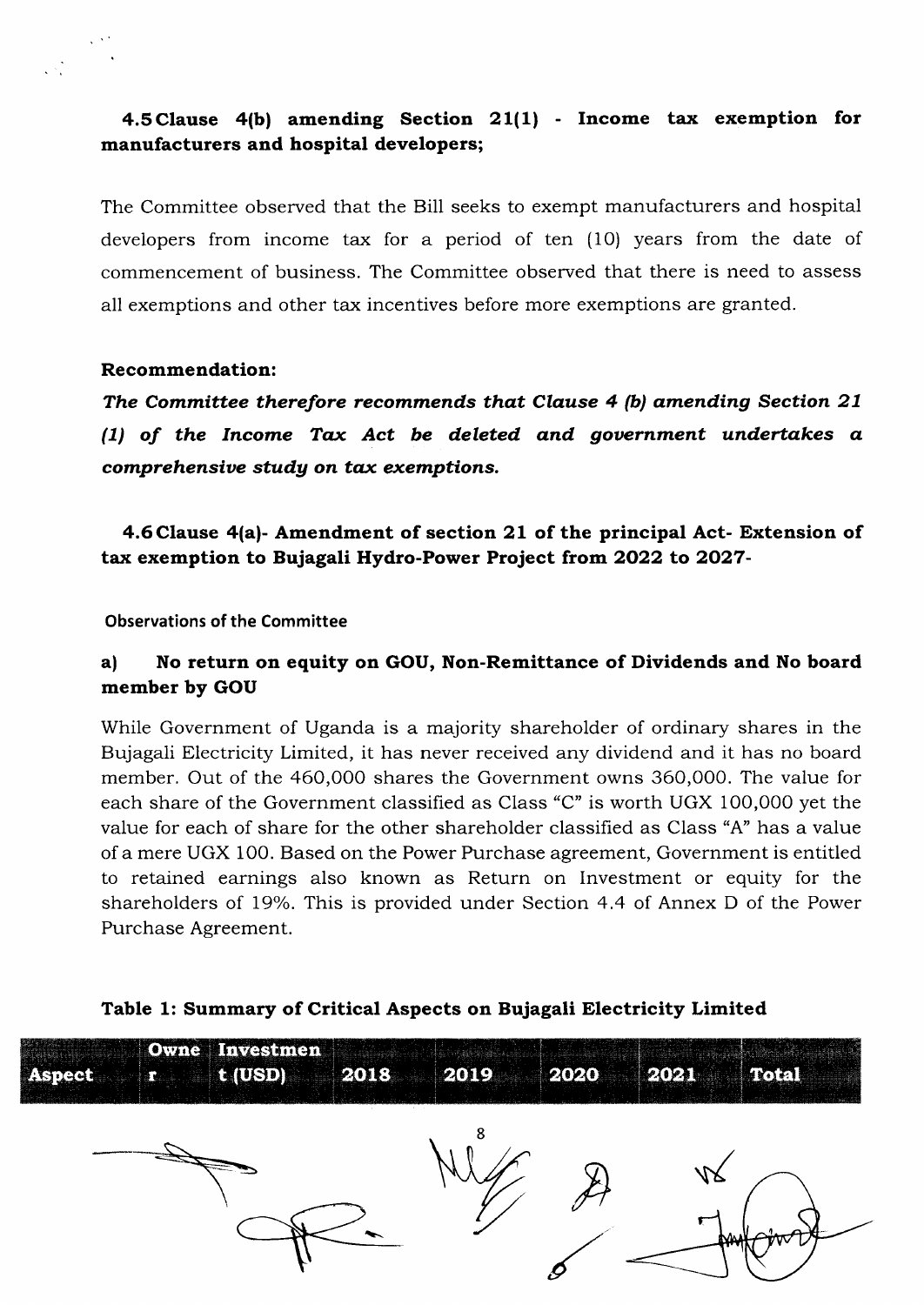| <b>Shares</b>                                                           |                 |                 | <b>Dividends</b>       |                              |                             |                     |                       |
|-------------------------------------------------------------------------|-----------------|-----------------|------------------------|------------------------------|-----------------------------|---------------------|-----------------------|
| Ordinary -<br>Class A                                                   | Forei<br>gner   | 10,000,000      | 3,807,96<br>7          | 4,002,53<br>6                | 3                           | $3,835,76$ 3,613,40 | 15,259,66<br>6        |
| Ordinary -<br>Class <sub>C</sub>                                        | GOU             | 20,000,000      |                        |                              |                             |                     |                       |
| Preference<br>s - Class B                                               | Forei<br>gner   | 67,910          | 64,<br>692,033         | 67,997,4<br>64               | 65,164,2<br>37              | 61,386,6<br>00      | 194,548,3<br>01       |
| <b>Total</b>                                                            |                 | 30,067,91<br>U  | 3,807,9<br>67          | 72,000,0<br>00               | 69,000,<br>000              | 65,000,<br>000      | 209,807,9<br>67       |
| Interest on<br>Equity or<br>Return on<br><b>Equity</b> (For<br>eigners) |                 |                 | 103,074,<br>709        | 99,485,0<br>61               | 97,378,2<br>58 <sup>°</sup> | 95,023,1<br>52      | 394,961,1<br>80       |
| Loans                                                                   | 1526 (B. 1427). | 고개에 개발 통합 가능 경향 | 392,596,<br>840        | 368,601,<br>281              | 342,600,<br>007<br>그릇       | 316,598;<br>874     | 1,420,397<br>,002     |
| W<br>363<br>Retained<br>Earnings                                        | ą               |                 | tjr<br>248,979,<br>313 | 72<br>77.<br>237,147,<br>460 | 224,980,<br>053             | 239,807,<br>138     | Ŧр<br>950,913,9<br>64 |
| Deferred<br>Income<br>Tax<br>$\sin^2\beta$ .                            |                 |                 | 204,078,<br>530        | 195,511,<br>128<br>¥ida a‴a  | 191,265,<br>883             | 193,735,<br>984     | 784,591,5<br>25       |

 $\ddot{\phantom{0}}$ 

9 v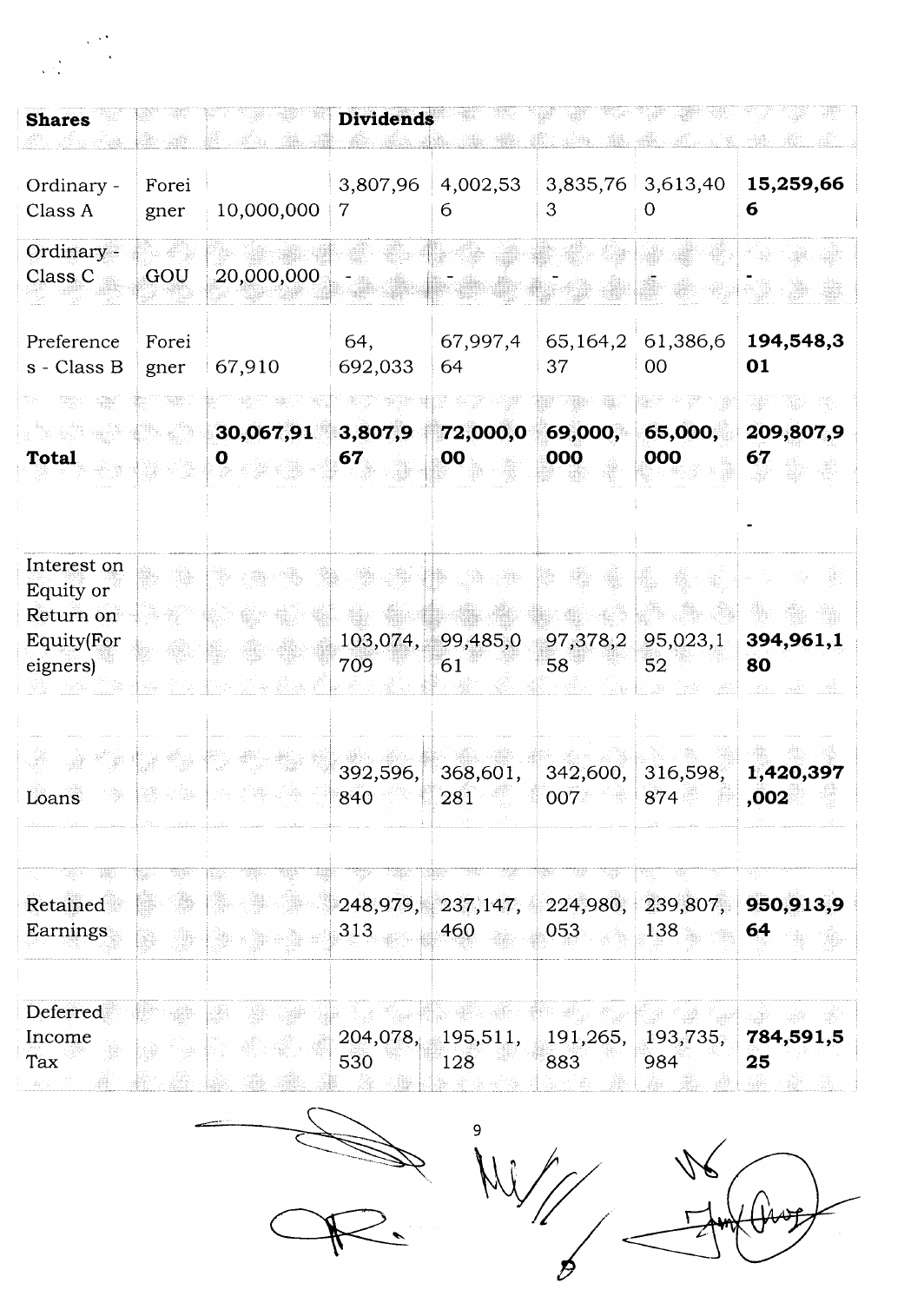Source: Bujagali Energy Limited Annual Report and Financial Statements for the years 2Ol8 - 2O2L

## b) Non-Remittance of Returned Earnings

Section 4.9 of Annex D of the Power Purchase Agreement provides for Return on Government of Uganda Equity. However, the Government does not receive any equity because the Power Purchase Agreement allocated no voting powers to Class "C" shareholders. However, Class "A" shareholders who are the minority receive their earnings. Secondly preference share of value 67,91O US dollars, receive dividends every year more than 70,O00,O0O US dollars per year.

For the last 4 years i.e.  $2018 - 2021$ , retained earnings worth a total of USD 950.91 million (UGX 3.61 trillion) has not been deposited in the consolidated fund.

# c) Drivers of Electricity Tariff Based on Power Purchase Agreement

The high electricity tariffs are attributed to the cost arising from payment for capacity charges. Debt principal (22%), Debt Interest (20%), Operation and Maintenance costs (6%) and Return on Equity (52%) constitute the cost of capacity charges.

However, it should be noted that Return on Equity is misclassified as a cost yet it is an earning or dividends. The rest of the items i.e. debt principal and debt interest are paid by the Government of Uganda through the debt refinancing undertaken in 2018. Bujagali Electricity Limited only meets Operation and Maintenance costs.

Additionally, when computing return on equity for Bujagali Electricity Limited, they incorporate costs of Corporate Income Tax. However, it is critical to note that Section 4.5 of Annex D of the Power Purchase Agreement, the Company is obliged to use its reasonable efforts to keep its corporate income tax liabilities to a minimum i.e. zero. Therefore, the proposal to exempt the company of Corporate Income Tax is unfounded. Besides Corporate tax is charged on profit. So, it cannot be a cost.

Unfortunately, the Company is overpricing the capacity charges so as to generate excess income after knocking off their return on investment to the disadvantage of the Government of Uganda. This leads to getting dividends for BEL.

# d) Inadequate Evacuation Network  $\overline{P}$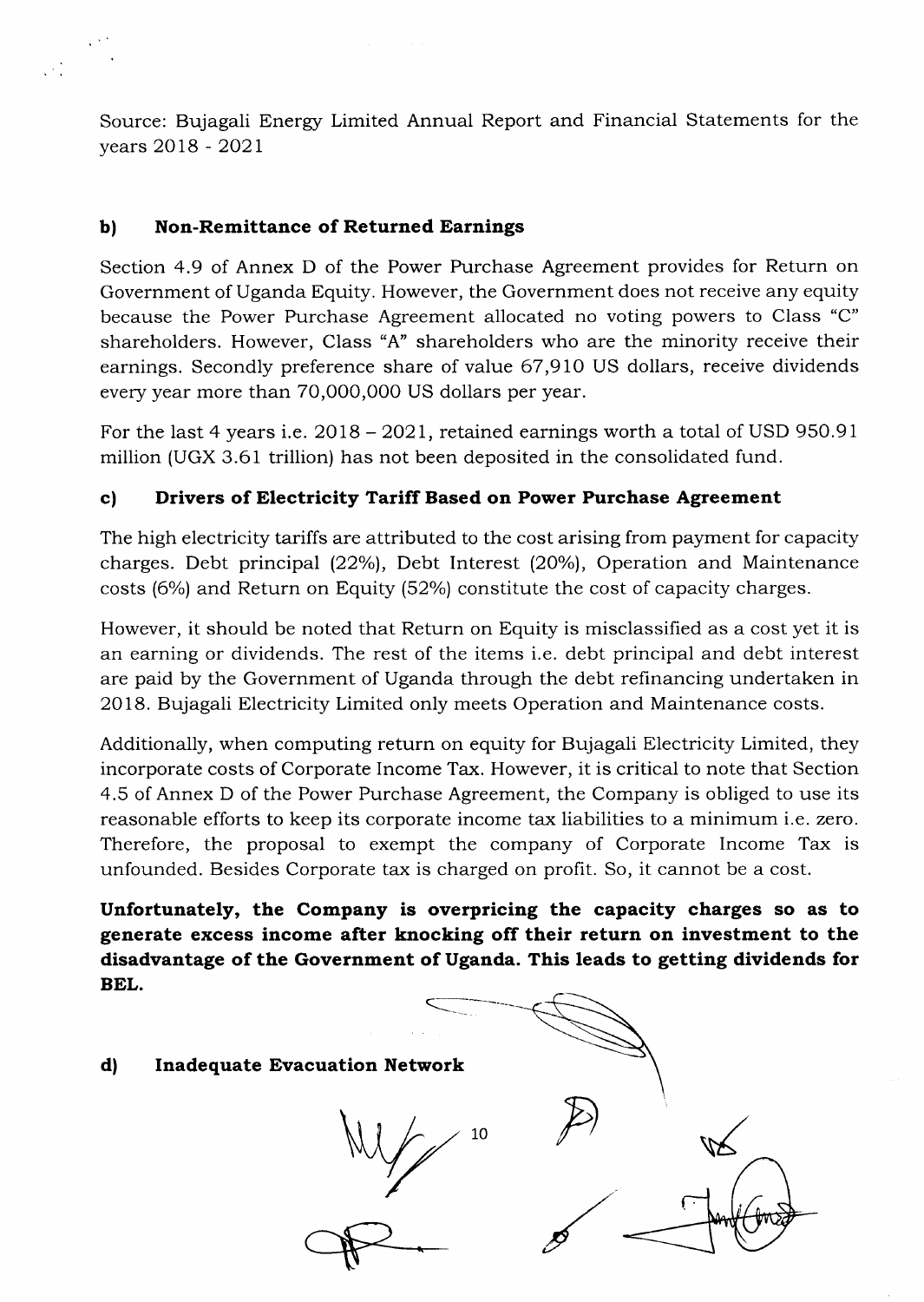It ought to be noted that the main driver for high power tariffs is not the cost of power generation but rather deemed energy i.e. costs for unconsumed power. This is attributed to inadequate evacuation networks that constrain demand for the power generated. Hence the need to incur capacity charges. Therefore, the best suited intervention would have been to reduce the cost of developing evacuation networks and attract investments. On average UGX 783.08 billion is required annually for the development of evacuation and distribution network<sup>1</sup>.

## e) Foregone Revenue

Concern is raised on the fact that for the period  $FY2018/19 - FY2020/21$ , a total of UGX 299.18 billion had been foregone due to income tax exemptions to Bujagali Hydro Power Project<sup>2</sup>. The foregone revenue for  $FY2021/22$  is yet to be established at the close of the financial year. Nevertheless, the new proposed exemption period will amount to foregone revenue of a total of USD 113.8 million (UGX 432.44 billion) in the years  $2023 - 20273$  in return for a tariff reduction of only 4.7%.

It has been established that Government forecasts to grant income tax exemptions to the company until 2032. Unfortunately, despite repeated requests, Government was unable to furnish the Committee with the benefits in monetary terms that have accrued from the exemption as well as enumeration of other exemptions that the company is benefiting from.

# Table 1: Revenue foregone from Income Tax Exemptions towards Bujagali Hydro Power Project for  $FY2018/19 - 2020/21$

| <b>Financial Year</b> | <b>Foregone Revenue (UGX Billion)</b>                                                                                    |  |  |  |  |
|-----------------------|--------------------------------------------------------------------------------------------------------------------------|--|--|--|--|
| 2018/19 - 108.4       |                                                                                                                          |  |  |  |  |
| 2019/20               | að að þó þau mar lang sem stóð að lað að að lað sem stóðu sem stóðu sem stóðu var stóðu sem stóðu sem stóðu se<br>100.04 |  |  |  |  |
| 2020/21               | 医电影影像 艦 糟 囊 新原 医单 医血管                                                                                                    |  |  |  |  |

<sup>1</sup> National Planning Authority, 2020. NDPIII Sustainable Energy Development Programme Implementation Action Plan

<sup>2</sup> Ministry of Finance, Planning and Economic Development, 2021. Tax Expenditure Report FY2020/21

<sup>3</sup> Ministry of Energy and Mineral Development, 2021. Request for Extension of Corporate Tax Waiver for Bujagali Energy Limited

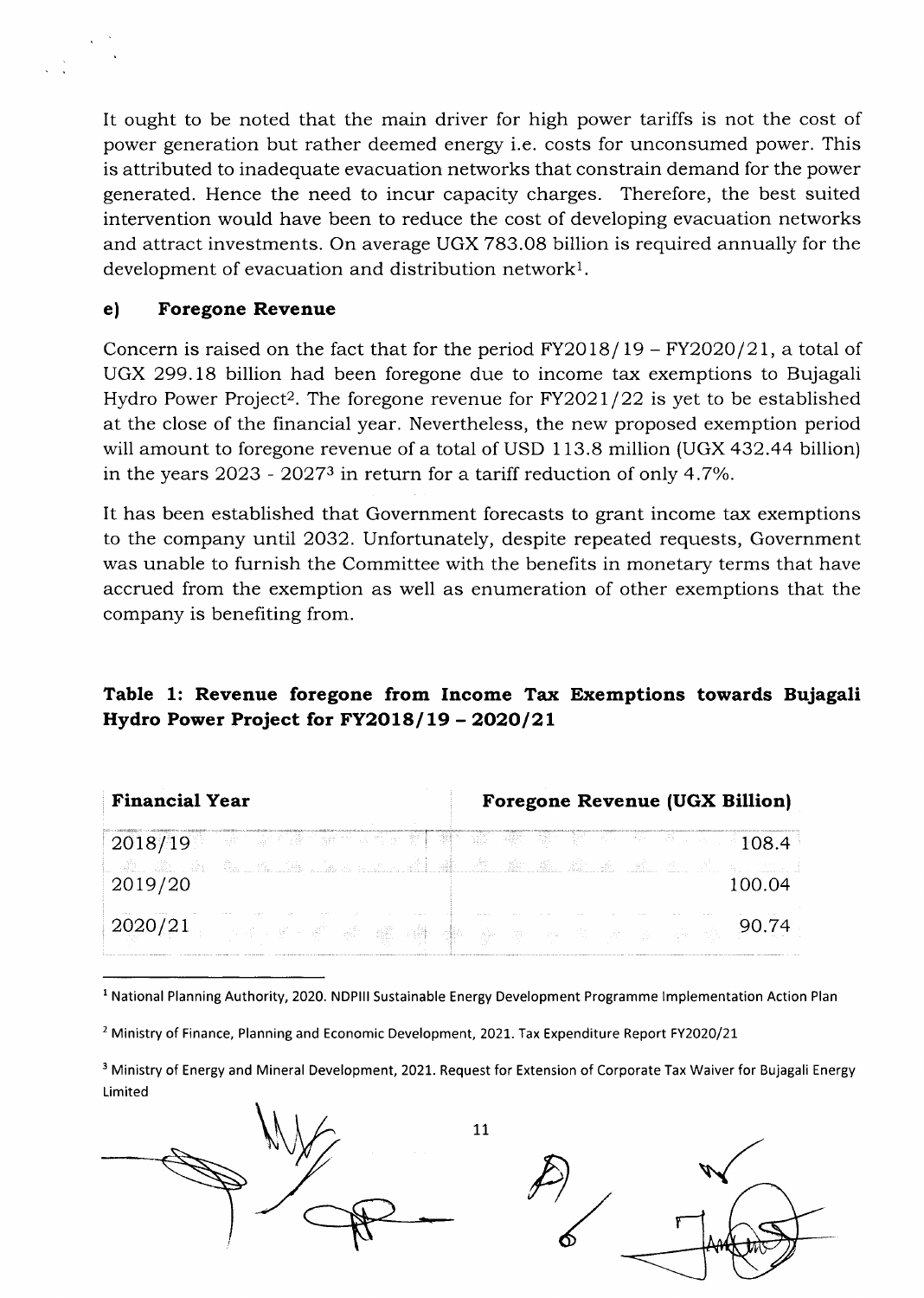## Total

Source: MoFPED

## fl Lack of Value for Money

It should be noted that the anticipated tariff reduction from the new proposed exemption will be lesser than the expiring exemption which has been asserted to have led to a tariff reduction from US Cents 13.83 per kWh on 1<sup>st</sup> July 2017 to a projection of US Cents 10.62 per kWh on 30<sup>th</sup> June 2022. This translates to a reduction of 23.2%. Hence there is a value for money concern as to why the anticipated tariff reduction of 4.7% from the proposed exemption is far less than 23.2% for the same period. Ideally, based on precedent the new exemption would reduce the tariff to US Cents 8.15 per kWh not US Cents 10.12 per kWh.

The committee believes that BEL has already collected enough money for them to lower the tariffs at the consumer level without a tax waiver.

g) The return on equity for BEL is 19% per annum and it is deducted as an expense in the profit and loss account which violates the principle of economy Therefore, if this is agreed, then there is no need for corporate tax.

## Recommendation

- The committee was not therefore satisfied with the explanations justifying another five year Corporate Income Tax waiver for Bujagali Energy Ltd. The Committee is therefore recommending that request be declined, because the cost has been exaggerated by BEL i.
- ii. The committee recommends that the Auditor General of Uganda carries out a forensic audit on BEL to establish the excess money collected as a result of overpricing for tariffs and the same be remitted to consolidated fund, among others.

<sup>n</sup> v <sup>72</sup>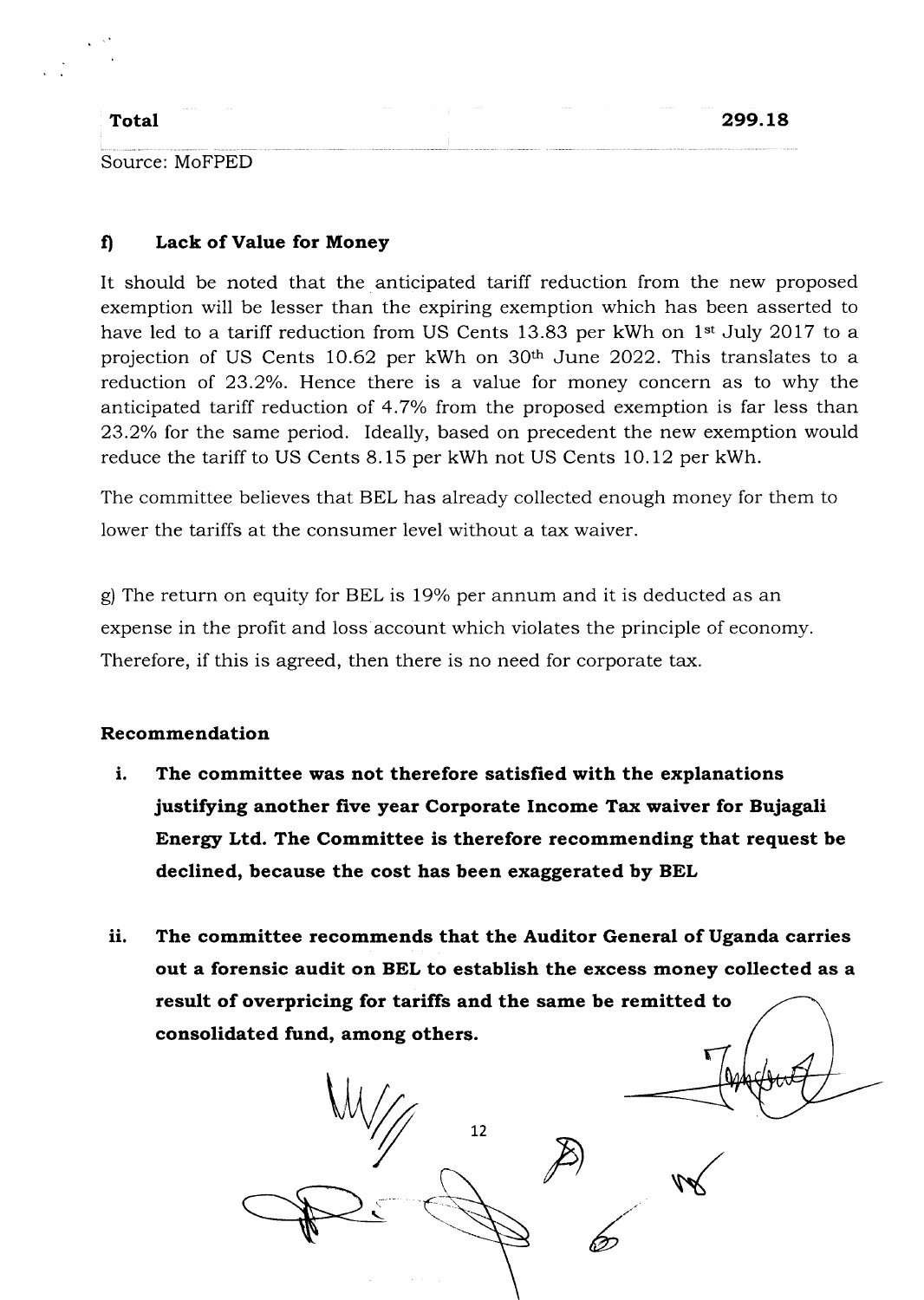- iii. That the cost of restructuring the loan costed Uganda additional 45 million dollars was not necessary and there is need to review the resolutions.
- iv. The committee recommends that when you review the accounts of BEL, it clearly shows that BEL which is taking interest and dividend is basically increasing tariff of power for no equity of theirs.
- v The committee recommends early retirement of the loans as there is enough money to meet the obligations.
- vi. Government should ensure all types of agreements which commit government and people of Uganda should be scrutinised by Parliament.

# 4.7Clause 7; Amendment of section 89GB of the principal Act- Treatment of an intangible asset as a depreciable cost with a 100% depreciable rate

The Committee noted that Clause 7 provides that where the cost of acquiring an intangible asset to a licensee contractor is treated as petroleum exploration expenditure, then such cost qualifies for full deduction in the year of income as other petroleum exploration expenditure.

The Committee took cognisant of the fact that the purpose of this amendment is to clarify that the same rate of writing off the cost of an intangible asset referred to in Section 89GB(2) is the depreciation rate of 100% which is referred to in Section  $89GB(1)(b)$ .

That notwithstanding, the Committee noted that Section 89 GB of the Income Tax Act already provides for the manner of the treatment of the cost of acquiring a depreciable asset in petroleum exploration.

## Recommendation

The Committee recommends that Clause 7 amending Section 89GB be deleted.